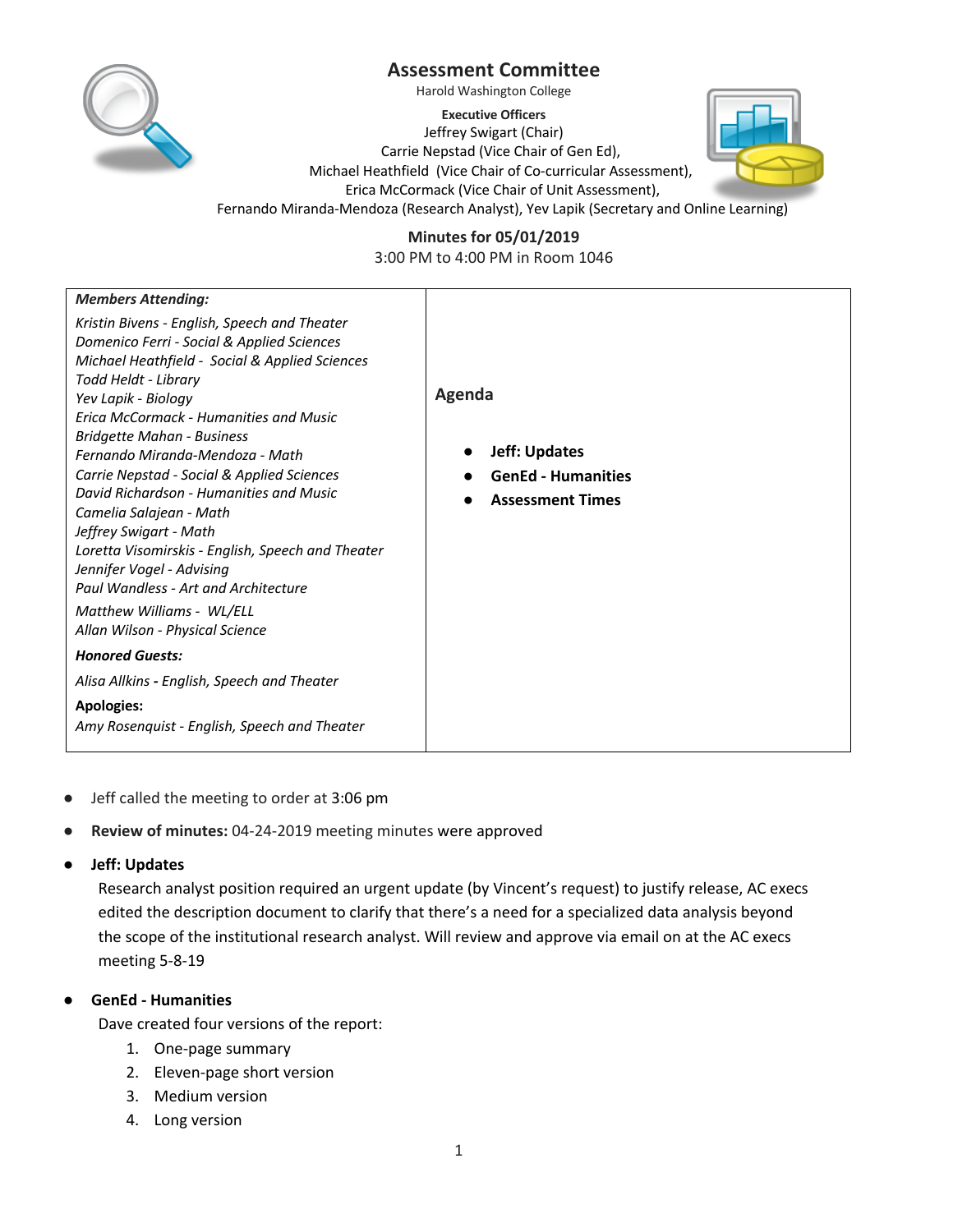- In the future, AC should consider writing abstracts of the reports
- AC discussed which version(s) should be available on the AC website and decided that AC execs will read all versions and come up with a decision at the 5-8-19 meeting. In any case, all versions will be archived...
- AC members focused on discussing the One-page summary and the Short version with regards of phrasing and framing the results and recommendations
	- Historically, AC was always very open about the data (no soft-pedaling)
	- We should focus on what we want to say in the report and not on how it looks
	- Based on data obtained, students performed poorly on the outcomes we were assessing - but there are huge caveats in the design and administering of the tool that potentially invalidate the data…
- Consistently huge method and sample difficulties with GenEd assessments
- Come up with a different approach towards GenEd assessment?
- The AC experience with GenEd assessments suggests that we should pause, discuss and strategize before moving on
- Unit-level assessments work well!
- **Adjournment and Approval of These Minutes:** The meeting adjourned at 4:03 pm

These minutes were approved.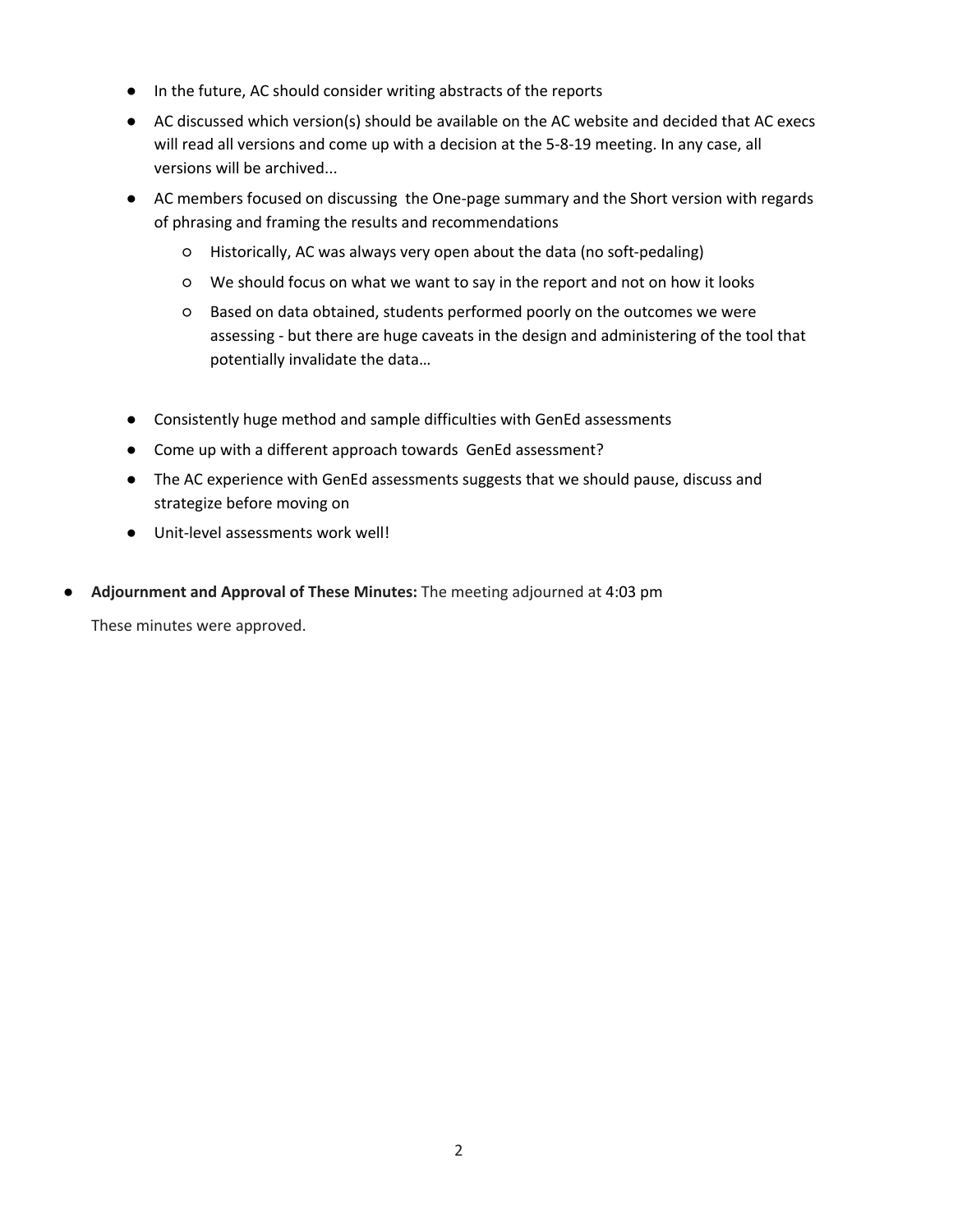Harold Washington College



**Executive Officers** Jeffrey Swigart (Chair) Carrie Nepstad (Vice Chair of Gen Ed), Michael Heathfield (Vice Chair of Co-curricular Assessment), Erica McCormack (Vice Chair of Unit Assessment), Fernando Miranda-Mendoza (Research Analyst), Yev Lapik (Secretary and Online Learning)

#### **Minutes for 01/23/2019**  3:00 PM to 4:00 PM in Room 1046

| <b>Members Attending:</b>                               |                                                 |
|---------------------------------------------------------|-------------------------------------------------|
| Aigerim Bijelic - Biology                               |                                                 |
| Kristin Bivens - English, Speech and Theater            |                                                 |
| Domenico Ferri - Social & Applied Sciences              |                                                 |
| Michael Heathfield - Social & Applied Sciences          | Agenda                                          |
| Todd Heldt - Library                                    |                                                 |
| Yev Lapik - Biology                                     | Intro from Jeff                                 |
| Erica McCormack - Humanities and Music                  | <b>HLC</b> update<br>0                          |
| <b>Bridgette Mahan - Business</b>                       | Bio Department presentation update<br>$\bullet$ |
| Fernando Miranda-Mendoza - Math                         |                                                 |
| Carrie Nepstad - Social & Applied Sciences              | Leadership Council Updates<br>$\bullet$         |
| David Richardson – Humanities and Music                 | Proposals for Assessment Fair<br>$\bullet$      |
| Amy Rosenguist - English, Speech and Theater            | Carrie's Brightspace Meeting                    |
| Camelia Salajean - Math                                 | Review semester calendar                        |
| Jeffrey Swigart - Math<br>Loretta Visomirskis - English |                                                 |
| Jennifer Vogel - Advising                               | <b>Assessment Times Update</b><br>$\bullet$     |
| Paul Wandless - Art and Architecture                    | Review of charge                                |
| Matthew Williams - ELL and WL                           |                                                 |
|                                                         | Approve minutes<br>$\bullet$                    |
| Allan Wilson - Physical Science                         |                                                 |
| <b>Apologies:</b>                                       |                                                 |
| Ray Tse - Physical Science                              |                                                 |

- Jeff called the meeting to order at 3:03 pm
- Introductions of new members and self-introductions
- **Statement of intent** (Jeff) would like AC to try to use more technology (multimedia, videos, podcasts, etc.)
- **HLC Update** (Michael): announced recent HLC approval; all Criteria components were met; no changes required; no criticism offered (just suggestions); the full report will be available soon.
- **Bio Department assessment updates** (Yev) Aigerims' Assessment Liaison presentation at the Department meeting went well, it was very helpful to have a prep meeting during Spring 2019 Registration week attended by several AC members (Erica McCormack, Fernando Miranda-Mendoza, Carrie Nepstad, Allan Wilson, Phil Vargas, Aigerim Bijelic, Yev Lapik*)*
- **Leadership council updates (Yev):** 
	- CCC considering membership at EAB (Educational Advisory Board), a consulting company that owns Grades First and offers various data gathering services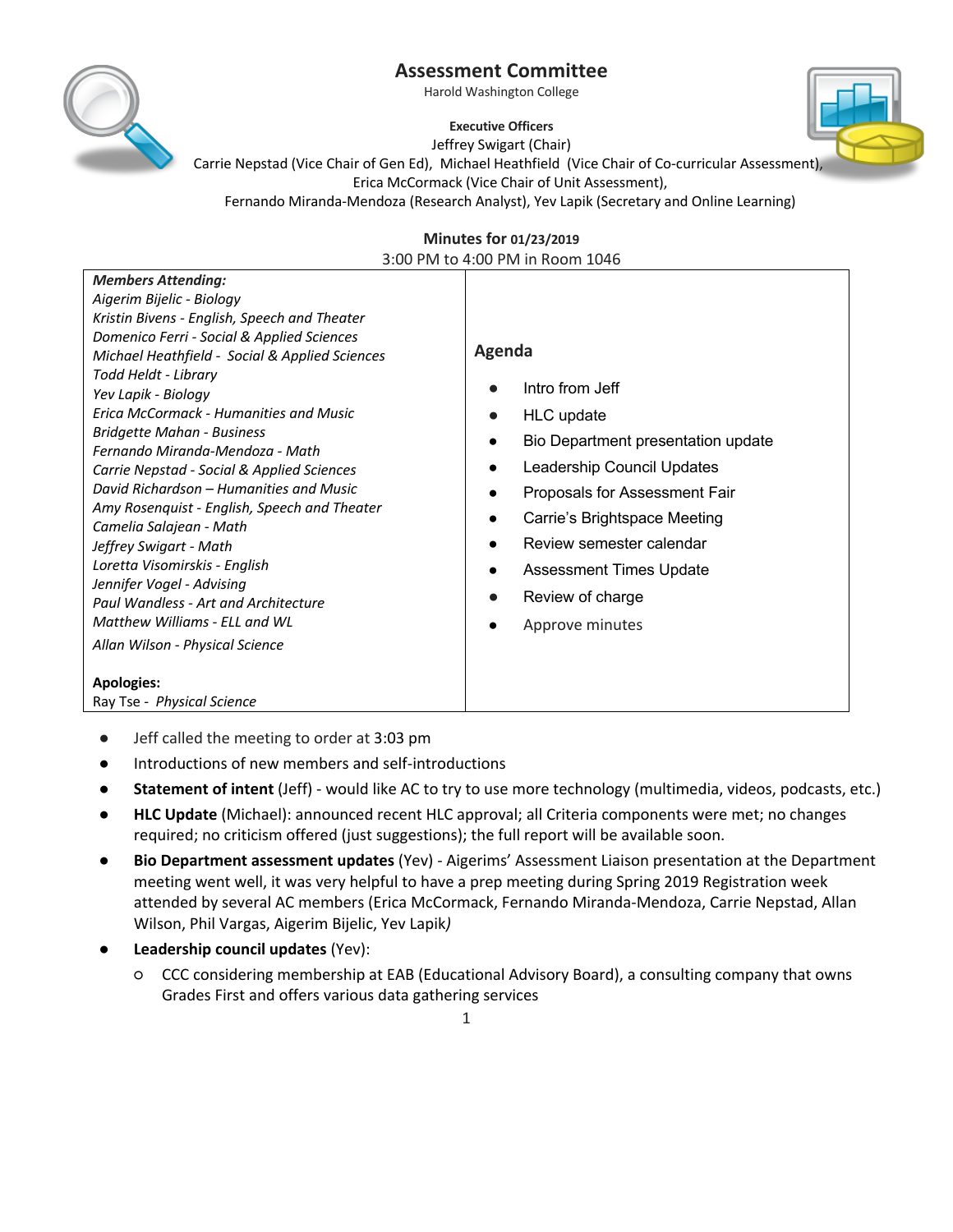- President Lopez would like HWC to become an evidence-based institution
- HWC is planning to release previously "frozen" positions of Director of Enrollment, Recruiter, and a few others starting March 2019.
- Ongoing search to fill the positions of Director of Financial Aid and VP
	- VP ad received about 30 qualified applications phone screening by HR will start soon
	- Per President Lopez: the VP search committee will have 10-12 people including students, faculty, staff and administration.
		- \* Carrie emphasized the importance of having search committee members who are well-versed in assessment.
		- **\* Jeff will contact HWC Faculty Council to inquire about a possibility of AC representative on the VP search committee.**
- **Proposals for Assessment Fair** https://theassessmentgroup.weebly.com/illinois-annual-assessmentfair.html

AC members discussed potential presentation at the event but decided, due to a possibility of a strike at the time of the event, not to send HWC representatives to the fair.

- **BrightSpace assessment training** (Carrie): It was a district-wide event geared towards CD faculty who are about to embark on a unified assessment project. BrightSpace has lots of tools to offer SLO-centered surveys and pull data across sections; it requires special access clearance.
	- Carrie will be able to train HWC AC members in the future.
	- Carrie expressed a concern about assessment data protection if BrightSpace is used and the need to continue putting an emphasis on faculty-driven nature of assessment process. "We need to continue building protective buffers around assessment data."
		- IRB is only one side of this data protection process.
		- Kristin pointed out the need to protect other course-, instructor- and student-specific virtual data in BrightSpace and treat them with the same respect as hard data.
		- Jeff: Google docs we are in control of data, Brightspace might have more assessment capabilities but we'll have less control.
	- AC will continue discussion of this topic

## **Review semester calendar**

https://docs.google.com/document/d/1WRSRAPCvvnZ5S4Mx8TCp1MuqD4WA1NJnRDHphC1iUWA/edit?usp=sharing UL-Assessment Liaisons will do only one AC meeting update/presentation this semester

- **Assessment Times Update:** UL-Assessment Liaisons will not have to write for Spring 2019 issue of AT (other AC members with release time will have to contribute), instead they will focus on writing 2018/19 report.
- **Review of the AC charge:** the AC will work on in Google Docs -request access from Jeff
- **CE assessment data:** Carrie will need AC members for qualitative analysis for CE asst (sub-committee)
- **Reminder:** a potential AC discussion topic from Jeff https://teachinginhighered.com/podcast/21st-century-learning-objectives/
- **Review of minutes:** 12-05-2018 meeting minutes were approved
- **Adjournment and Approval of These Minutes:** The meeting adjourned at 3:59pm..

These minutes were approved by Erica and seconded by Michael followed by a unanimous vote from the AC members in attendance.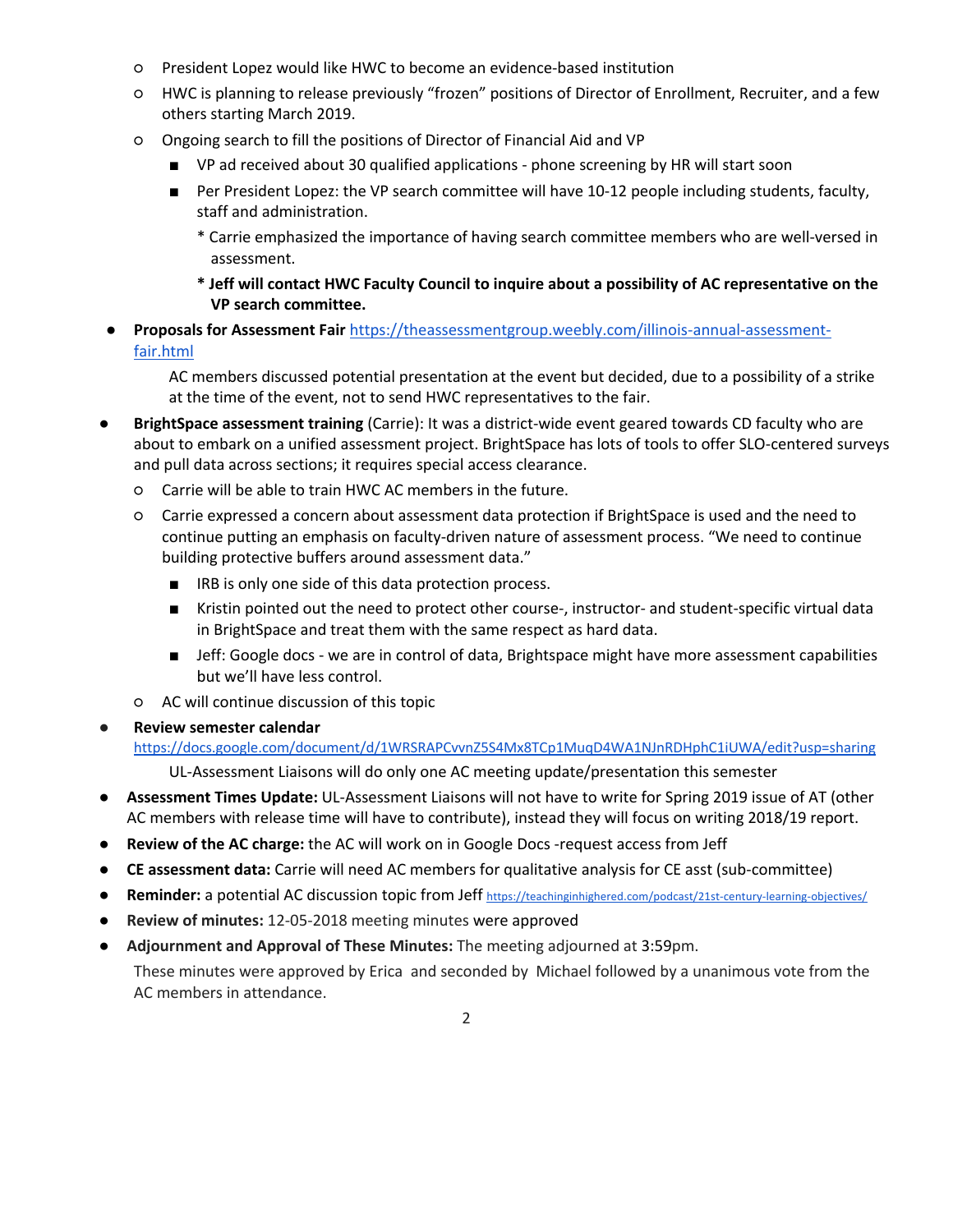

Harold Washington College

**Executive Officers** Jeffrey Swigart (Chair) Carrie Nepstad (Vice Chair of Gen Ed), Michael Heathfield (Vice Chair of Co-curricular Assessment), Erica McCormack (Vice Chair of Unit Assessment), Fernando Miranda-Mendoza (Research Analyst), Yev Lapik (Secretary and Online Learning)



#### **Minutes for 02/06/2019**

3:00 PM to 4:00 PM in Room 1046

| <b>Members Attending:</b>                                                                                                                                                                                                                                                                                                                                                                                                                                                                                                                                                                                                                                                                                                        |                                                                                                                                                                             |
|----------------------------------------------------------------------------------------------------------------------------------------------------------------------------------------------------------------------------------------------------------------------------------------------------------------------------------------------------------------------------------------------------------------------------------------------------------------------------------------------------------------------------------------------------------------------------------------------------------------------------------------------------------------------------------------------------------------------------------|-----------------------------------------------------------------------------------------------------------------------------------------------------------------------------|
|                                                                                                                                                                                                                                                                                                                                                                                                                                                                                                                                                                                                                                                                                                                                  |                                                                                                                                                                             |
| Aigerim Bijelic - Biology<br>Kristin Bivens - English, Speech and Theater<br>Domenico Ferri - Social & Applied Sciences<br>Michael Heathfield - Social & Applied Sciences<br>Todd Heldt - Library<br>Yev Lapik - Biology<br>Erica McCormack - Humanities and Music<br>Bridgette Mahan - Business<br>Fernando Miranda-Mendoza - Math<br>David Richardson – Humanities and Music<br>Amy Rosenquist - English, Speech and Theater<br>Camelia Salajean - Math<br>Jennifer Vogel - Advising<br>Jeffrey Swigart - Math<br>Matthew Williams - ELL and WL<br>Loretta Visomirskis - English<br>Paul Wandless - Art and Architecture<br>Allan Wilson - Physical Science<br><b>Apologies:</b><br>Carrie Nepstad - Social & Applied Sciences | Agenda<br>Updates from VC Unit Assessment<br>Updates from Coordinator of Co-Curricular<br>Updates from Coordinator of Online<br>Proposals for IUPUI<br>Old and New business |
| Ray Tse - Physical Science                                                                                                                                                                                                                                                                                                                                                                                                                                                                                                                                                                                                                                                                                                       |                                                                                                                                                                             |

- Jeff called the meeting to order at 3:03 pm
- Carrie is in DC, attending NAEYC meeting
- **Review of minutes:** 01-23-2019 meeting minutes were approved (Note: there was no meeting 01-30-2019 due to a Snow Day!)
- **Updates from VC Unit Assessment** (Erica): UL-ALs are currently working on finalizing the semester calendars. UL presentations will be spread over three AC meetings and will start in a week or two. *UL-ALs, let Erica know your preference for the three meeting dates, if any.*
- **Updates from Coordinator of Co-Curricular Assessment** (Michael): AC members discussed and clarified their understanding of the concept of "co-curricular assessment" as the assessment of student learning outside of a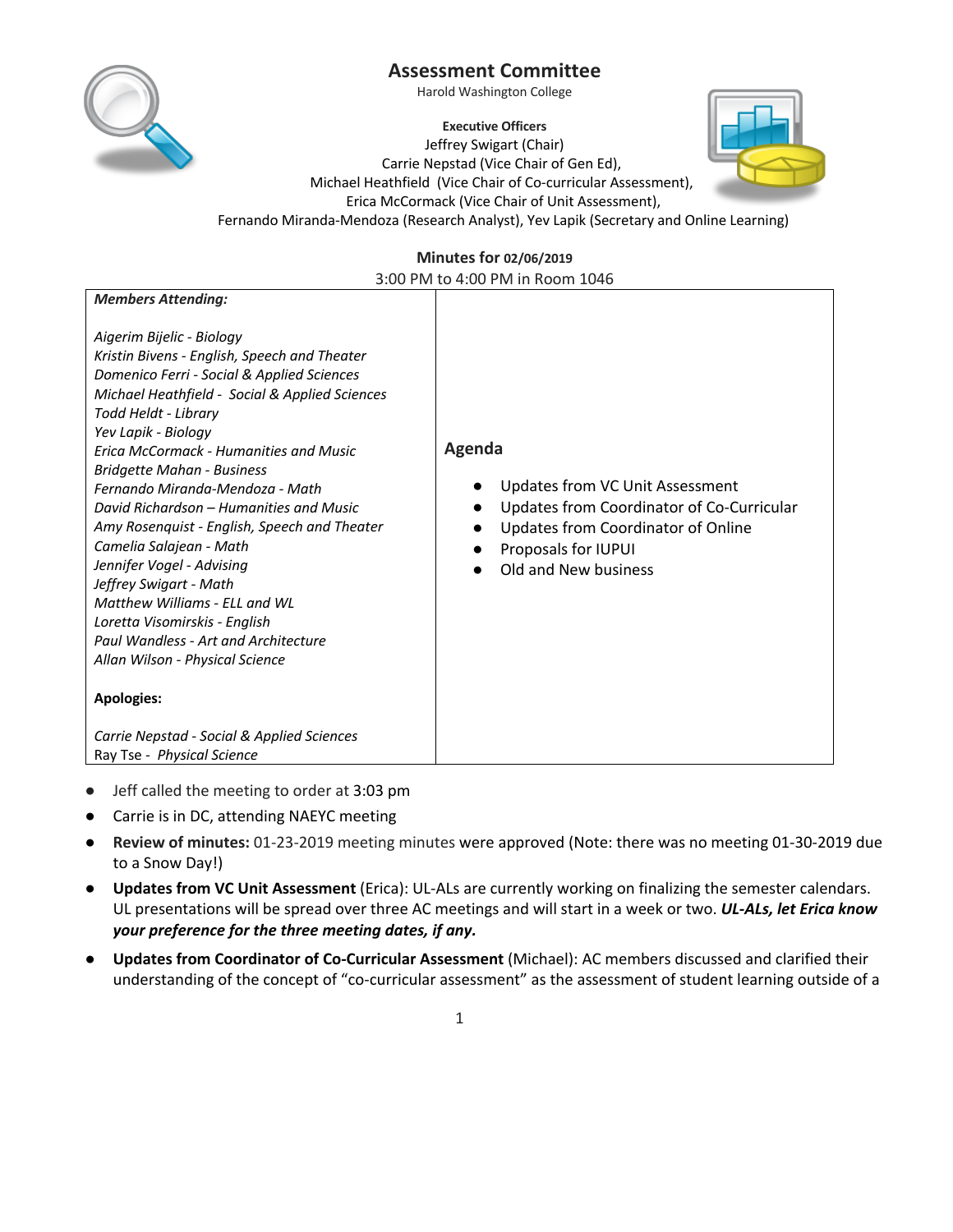typical classroom curriculum (various entities under the umbrella of Student Affairs, including advising, tutoring, student organizations and others). Co-curricular SLOs will have to be articulated (e.g. leadership skills, career knowledge, research skills, etc.)

- Michael has started looking into common practices in other institutions
- Results of the recently administered pilot of Noel-Levitz Student Satisfaction survey may offer a useful starting point
- **Updates from Coordinator of OL Assessment** (Yev fillinig in during Jen's sabbatical):
	- The initial plan for the semester was to dive in analysing the WL OL survey results (OL Spanish and French) from Fall 2018 (Jen), however the survey produced only 12 replies. Considering re-administering the survey at the end of Spring 2019 semester to collect more data.
	- Yev is currently reading up on various aspects of OL delivery mode research to distinguish it from assessment
	- Another possible direction for this semester is to research existing literature on the recommendations produced by the results of the HWC OL survey (administered in 2016) and see whether they agree with the published research results
- **Proposals for IUPUI** 
	- **IUPUI** deadline in March 8th for October 13-15, 2019 meeting
	- Carrie might propose GenEd CE-based presentation
	- Domenico is considering presenting the UL-AL CE data.
	- More information at: http://www.assessmentinstitute.iupui.edu
- **Old and New business** 
	- **HWC AC Semester Calendar** is still being updated
	- **HWC AC Charge** still needs to be updated to reflect the changes in UL-ALs' contribution to Spring AT issue
	- **Spring 2019 AT -** since UL-ALs' are not contributing to the Spring issue, other AC members should start thinking about their pieces
	- **Start thinking about content for a** video for the HWC AC web page sound bites for a broader audience and new HWC hires about assessment
- **Adjournment and Approval of These Minutes:** The meeting adjourned at 3:57pm..

These minutes were approved by Loretta, seconded by Domenico and followed by a unanimous vote of the attending AC members.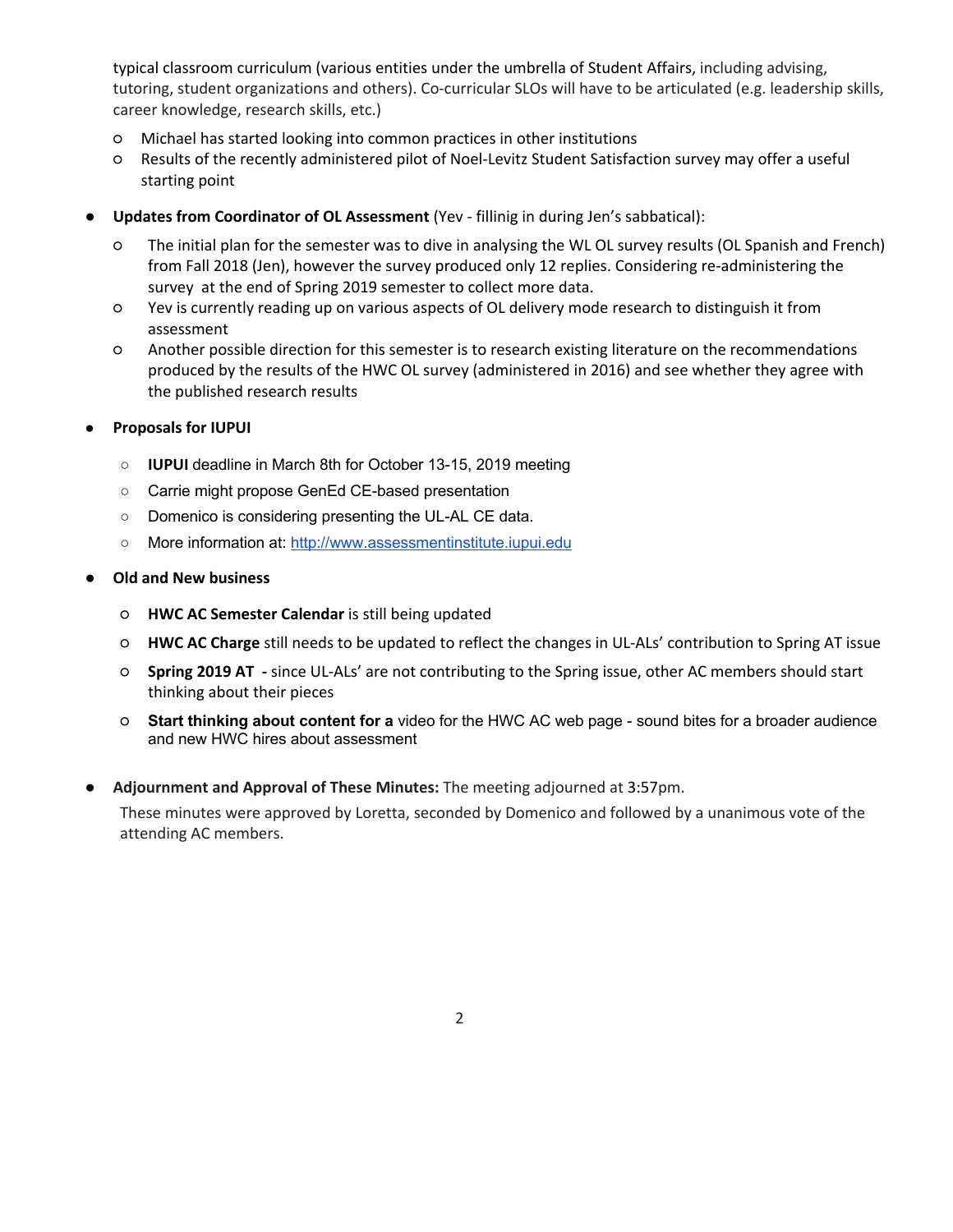

Harold Washington College

**Executive Officers** Jeffrey Swigart (Chair) Carrie Nepstad (Vice Chair of Gen Ed), Michael Heathfield (Vice Chair of Co-curricular Assessment), Erica McCormack (Vice Chair of Unit Assessment), Fernando Miranda-Mendoza (Research Analyst), Yev Lapik (Secretary and Online Learning)



### **Minutes for 02/13/2019**

3:00 PM to 4:00 PM in Room 1046

| <b>Members Attending:</b>                                                                                                                                                                                                                                                                                                                                                                                                                                                                                                                                                                                                                                                                           |                                                                                                      |
|-----------------------------------------------------------------------------------------------------------------------------------------------------------------------------------------------------------------------------------------------------------------------------------------------------------------------------------------------------------------------------------------------------------------------------------------------------------------------------------------------------------------------------------------------------------------------------------------------------------------------------------------------------------------------------------------------------|------------------------------------------------------------------------------------------------------|
| Aigerim Bijelic - Biology<br>Kristin Bivens - English, Speech and Theater<br>Domenico Ferri - Social & Applied Sciences<br>Michael Heathfield - Social & Applied Sciences<br>Todd Heldt - Library<br>Yev Lapik - Biology<br><b>Erica McCormack - Humanities and Music</b><br>Carrie Nepstad - Social & Applied Sciences<br><b>Bridgette Mahan - Business</b><br>Fernando Miranda-Mendoza - Math<br>Camelia Salajean - Math<br>Jennifer Vogel - Advising<br>Jeffrey Swigart - Math<br>Matthew Williams - ELL and WL<br>Loretta Visomirskis - English<br>Paul Wandless - Art and Architecture<br>Allan Wilson - Physical Science<br><b>Apologies:</b><br>Amy Rosenquist - English, Speech and Theater | Agenda<br>Updates from VC Gen Ed, Including Review of<br>Master Calendar<br>Liaison updates (part 1) |
| Ray Tse - Physical Science                                                                                                                                                                                                                                                                                                                                                                                                                                                                                                                                                                                                                                                                          |                                                                                                      |

- Jeff called the meeting to order at 3:05 pm
- **Review of minutes:** 02-06-2019 meeting minutes were approved
- **HWC AC Semester Calendar** Jeff shared with all AC members via Google Docs
- **Updates from VC Gen Ed (Carrie):** 
	- slightly over a 1000 responses
	- Carrie is focusing on the open-ended questions to understand student experiences and to identify the themes with an idea of coding them (e.g. experiences at HWC that promoted your CE). There are some emerging trends: a good number of "none" or "n/a", CE related to specific courses (e.g., required presentations), as well as active and passive CE outside of classrooms. Campus vs. classroom comparison can give ideas about co-curricular assessment.
	- Carrie would like to narrow down preliminary findings ASAP
	- AC should think about recommendations on what "big" questions should be targeted by Fernando, since assessment data analysis - works best when it targets specific pieces of information
- **Liaison updates (part 1)**
	- **Biology (Aigerim)**

Spring 2018: designed a pilot assessment tool focused on several SLOs encompassing 20 core concepts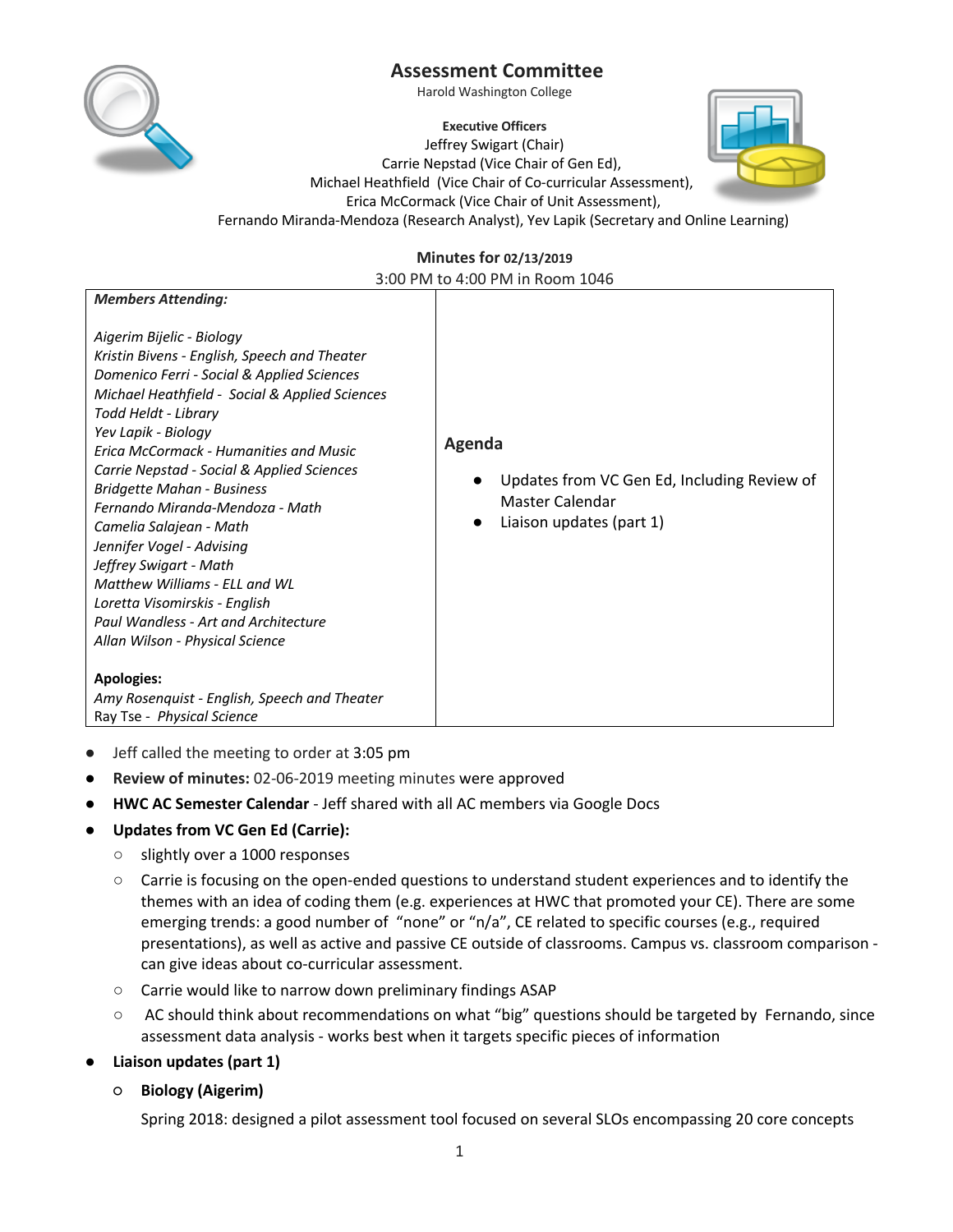agreed upon by HWC Bio faculty and administered in two sections of Bio 121 (Intro Bio for majors)

Fall 2018: BioAC discussed results, edited tools and administered as a pre- and post- assessment in all 10 sections of the course (260 respondents)

Fernando finished analysis of pre-test - BioAC discussed results, focusing on misconceptions (35-40% students answered incorrectly) and issued a list of preliminary recommendations - mostly to introduce the concepts earlier in the semester and build upon later. Recommendations were shared with all Bio faculty and received positive feedback from instructors.

Aigerim seeked HWCAC advice on cut off % and got a variety of recommendations:

Carrie:Department faculty should make that decision

Paul: the art department was able to get a better picture of benchmarks after their 2nd pilot

Kristin: should consider how it relates to higher level classes in the same sequence - pick most impactful SLOs that continue to higher level courses.

A feasibility of a unified intro bio exit exam has been discussed

#### ○ **English (Kristin)**

Planning to look at student learning via a prism of curriculum alignment of the newly re-designed English 96 (portfolios) with English 101 (exit exams), and English 102 (research paper). The existing materials (portfolios, exit exams and research papers) will be assessed as a chronological portfolio (using a holistic sliding-scale rubric). The common SLO that will be assessed is centered around rhetorical knowledge: audience and purpose.

The intent is to start with F2F courses before extending to OL ones.

Searching for existing tools for 2-year colleges

Planning to reach out to Sandy Vue to get enrollment lists for the courses in question and to determine the student sample. Might look at unsuccessful assessments and compare with successful assessments (i.e., those that meet the rhetorical knowledge learning outcome).

An important question to consider: How to define curriculum alignment?

#### ○ **Physical Sciences: Chemistry (Allan)**

Allan just finished grading the survey administered at the end of F18 semester

The tool has 3 Questions:

1 easy multiple-choice

1 challenging open-ended question

In the past UL assessment focused on analysis mistakes in this question and issuing recommendations with no noticeable improvements

Challenging but accessible questions are difficult to write and usually focus on application,

1 mid-level open-ended question, typical for the course

Easiest to write

Currently interested in assessing student learning via analysis of answers to this category of questions

Working on categorizing answers, validating categories - and planning to look into recommendations for faculty

- Michael distributed a handout with the results of the HLC HWC student survey results from April 2018 (238 respondents)and will present/discuss the details next time.
- **Adjournment and Approval of These Minutes:** The meeting adjourned at 4:00pm..

These minutes were approved by Loretta, seconded by Amy and supported unanimously by the present AC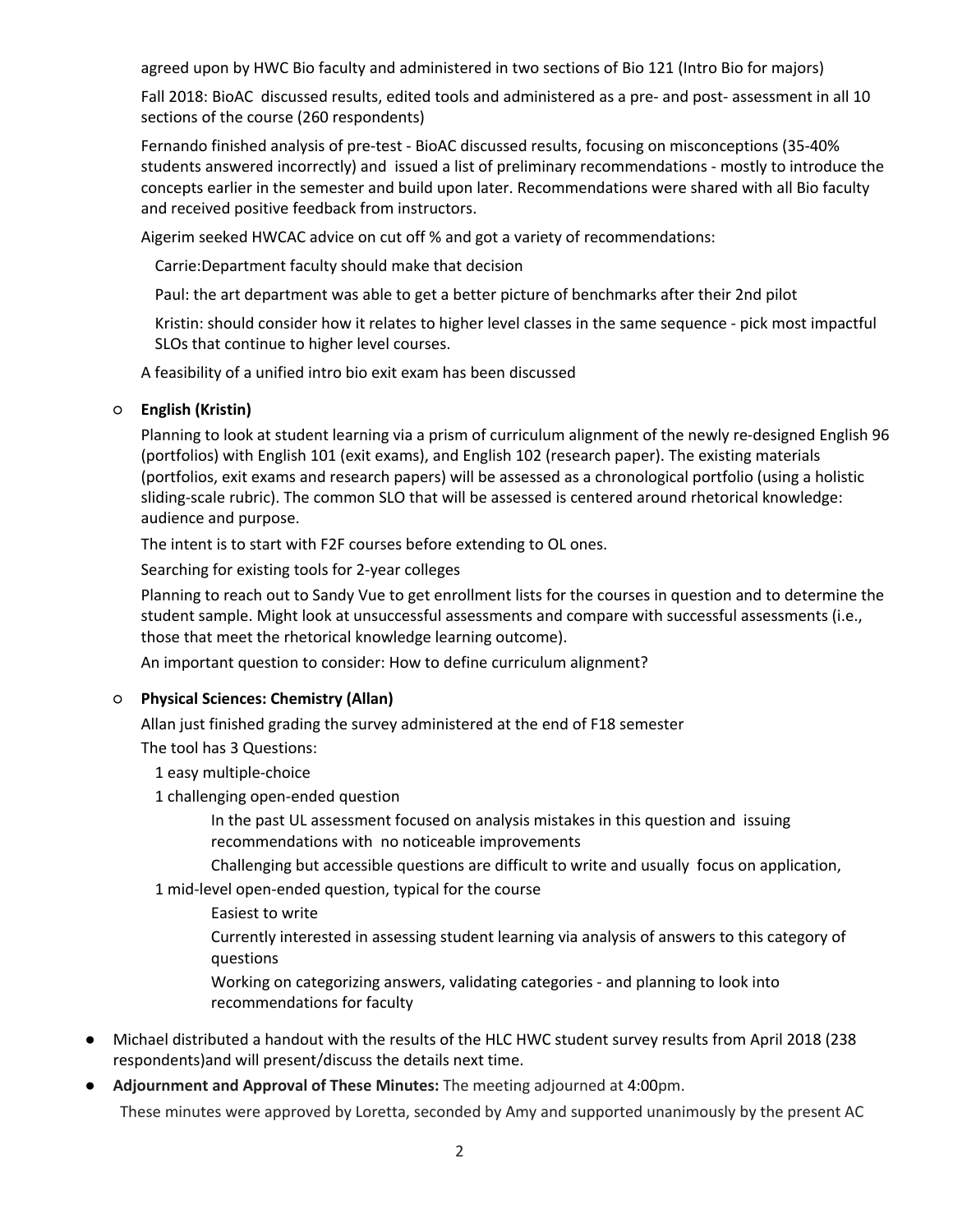members.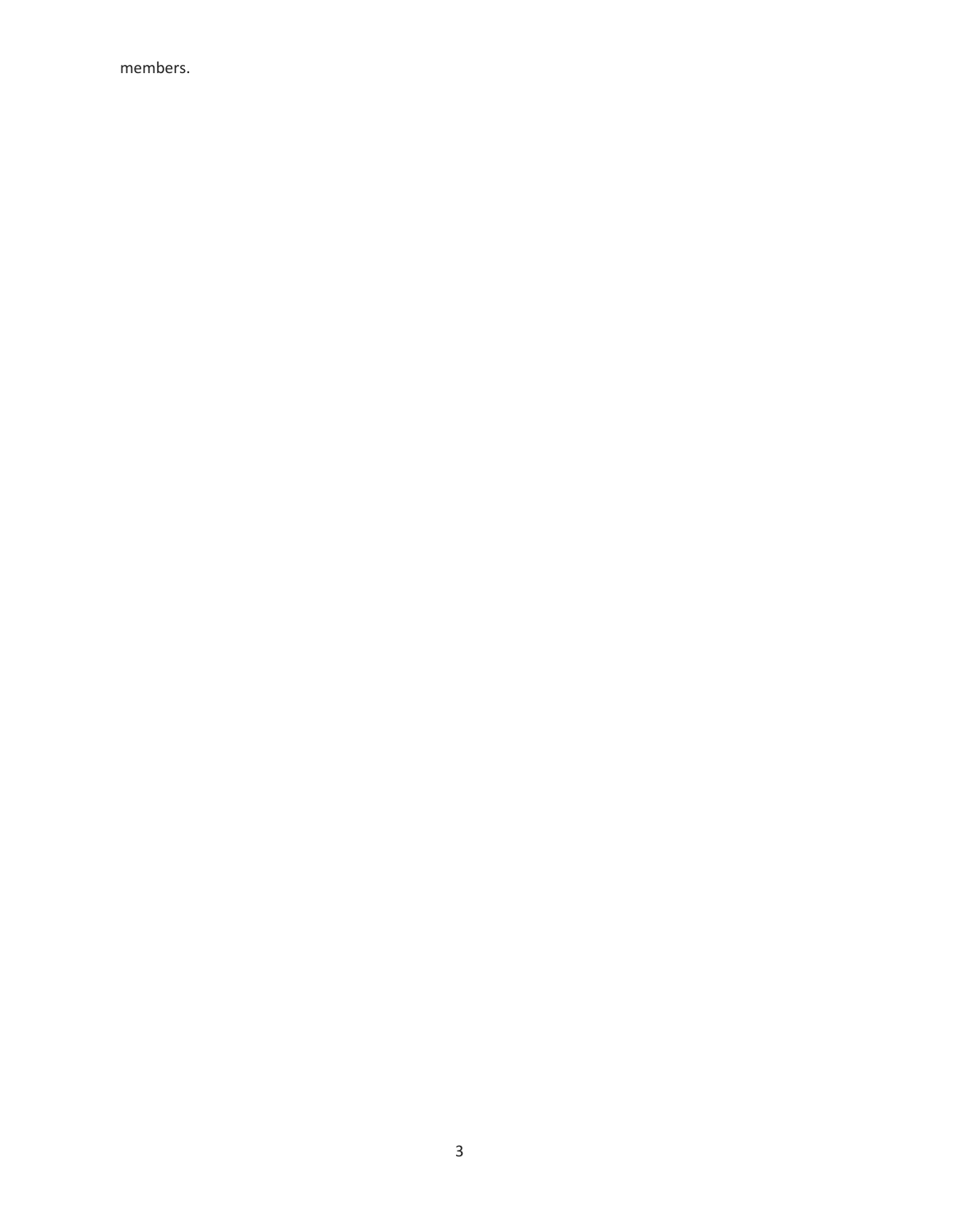

Harold Washington College

**Executive Officers** Jeffrey Swigart (Chair) Carrie Nepstad (Vice Chair of Gen Ed), Michael Heathfield (Vice Chair of Co-curricular Assessment), Erica McCormack (Vice Chair of Unit Assessment), Fernando Miranda-Mendoza (Research Analyst), Yev Lapik (Secretary and Online Learning)



**Minutes for 02/20/2019**

3:00 PM to 4:00 PM in Room 1046

| <b>Members Attending:</b>                                                 |                                                            |
|---------------------------------------------------------------------------|------------------------------------------------------------|
| Aigerim Bijelic - Biology<br>Kristin Bivens - English, Speech and Theater |                                                            |
| Domenico Ferri - Social & Applied Sciences                                |                                                            |
| Michael Heathfield - Social & Applied Sciences                            |                                                            |
| Todd Heldt - Library                                                      | Agenda                                                     |
| Yev Lapik - Biology<br><b>Erica McCormack - Humanities and Music</b>      |                                                            |
| <b>Bridgette Mahan - Business</b>                                         | Carrie: Long Range Calendar, Gen Ed This Fall<br>$\bullet$ |
| Fernando Miranda-Mendoza - Math                                           | Liaison Updates (part 2 of 4)                              |
| Carrie Nepstad - Social & Applied Sciences                                | <b>Current Business (Jeff)</b>                             |
| David Richardson - Humanities and Music                                   |                                                            |
| Amy Rosenquist - English, Speech and Theater<br>Camelia Salajean - Math   |                                                            |
| Jeffrey Swigart - Math                                                    |                                                            |
| Loretta Visomirskis - English                                             |                                                            |
| Jennifer Vogel - Advising                                                 |                                                            |
| Paul Wandless - Art and Architecture<br>Matthew Williams - ELL and WL     |                                                            |
| Allan Wilson - Physical Science                                           |                                                            |
|                                                                           |                                                            |
| <b>Apologies:</b>                                                         |                                                            |

- Jeff called the meeting to order at 3:03 pm
- **Review of minutes: 02-13-2019** meeting minutes were approved
- **HWC AC 7 yr Calendar** (Carrie): Current trends in assessment include faster assessment turnaround from administering the tool to providing feedback to students and faculty.

The AC members discussed the topic of "shrinking" the 7-year GenEd assessment cycle, it's necessity, feasibility and potential changes. The discussion included the following ideas and suggestions:

- Pair up some of the Gen Ed assessments (easy with difficult or thematically: speech with writing for effective communication)
- Do not assess all Gen Ed outcomes focus on a couple that are most meaningful to address at the college-wide level
- Do less general, more targeted assessments, perhaps in collaboration with corresponding departments
- Outsource some of more discipline-specific assessment to the departments
- Take a full advantage of Openbook access- we didn't have access to that data before...

The topics of survey administering (via instructors vs. direct administering to students) and representative sample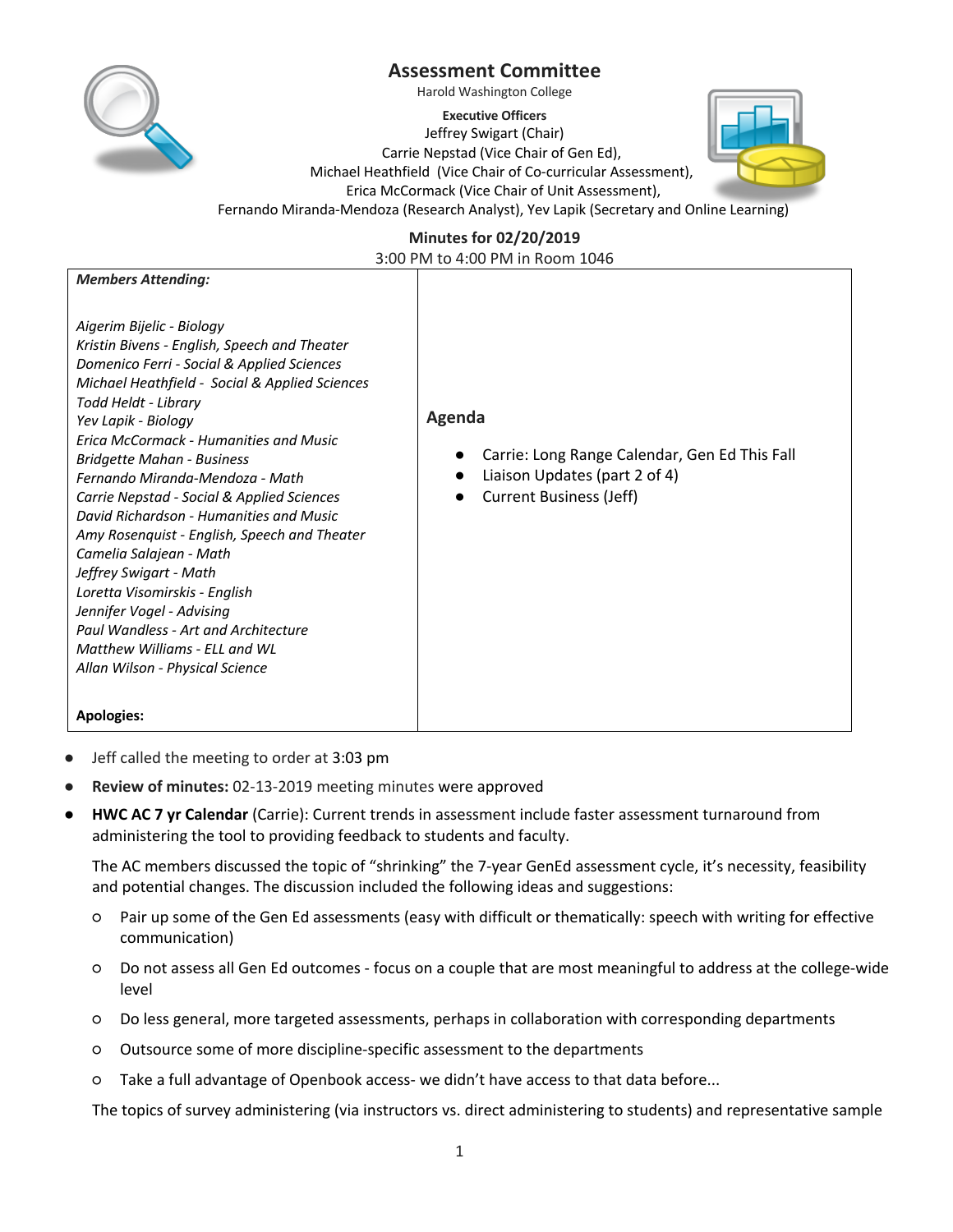size/ self-selection concerns came up again…

### ● **Liaison Updates (part 2)**

**Mathew (WL- French):** Working (together with Andrew Cutcher) on assessment of how well students acquire vowel and consonant sounds while learning French. Planning to use sound projection analysis software PROT (open-source). In mId-March will have a "dry run" to familiarize students with the software and the assessment procedure, followed by an actual pilot with the same students later in the semester. Working on developing a rubric.

**Dave (Humanities- Music):** This assessment of music jurors has started 7 semester ago; currently it's focused on two questions:

- 1. Are instructor and outside observers' evaluations of student juries consistent?
- 2. Are students demonstrating learning outcomes of different levels?

Q1: Previously no result consistency was observed, but after working on introducing changes for the last 5 semesters, now an 80-90% agreement is observed between instructor and outside observers' evaluations. The agreement rates are higher in higher level music classes.

This assessment project also led to the department paying more attention to staffing juries and reemphasizing the sight reading outcome (and the need to teach sight reading more intentionally).

Carrie: This project is a good candidate for presentation at the Assessment Institute.

**Paul (Art):** Currently finalizing data analysis of the Art 196 Beginning Ceramics and Art 197 Advanced Ceramics class assessments conducted during Fall 2018 (throwing cylinder on pottery wheel followed by cutting in half and measuring the profiles). After conducting a pilot in Spring 2018, Paul noticed a bump in student performance in Fall 2018 as instructors become aware of and addressed certain instructional deficiencies while administering the assessment. Planning to repeat the same assessment in Art 196 this semester - to get a larger sample size. Planning to present data at the National Council on Education for the Ceramic Arts (NCECA) conference in 2020 - perhaps as a break-out session.

Other projects:

- a pilot is being developed for the beginning B&W Photography with Stephanie Burke
- is working on updating the general Art Department assessment 10-yr plan.

In a separate remark, Paul shared how beneficial are the cross-disciplinary interactions and course material exchange within the HWCAC for teaching process.

#### ● **Current Business (Jeff):**

- AC needs a new Bio department liaison as it thanks Aigerim for her service
- AC needs more data analysts
- AC needs a representative to attend shared governance meetings (Yev attends most)
- IUPUI proposal? Dave?
- GoogleDoc is shared with all AC members for the AC Charge edits
- **Adjournment and Approval of These Minutes:** The meeting adjourned at 4:00pm..

These minutes were approved by Domenico, seconded by Amy and supported unanimously by the AC members present.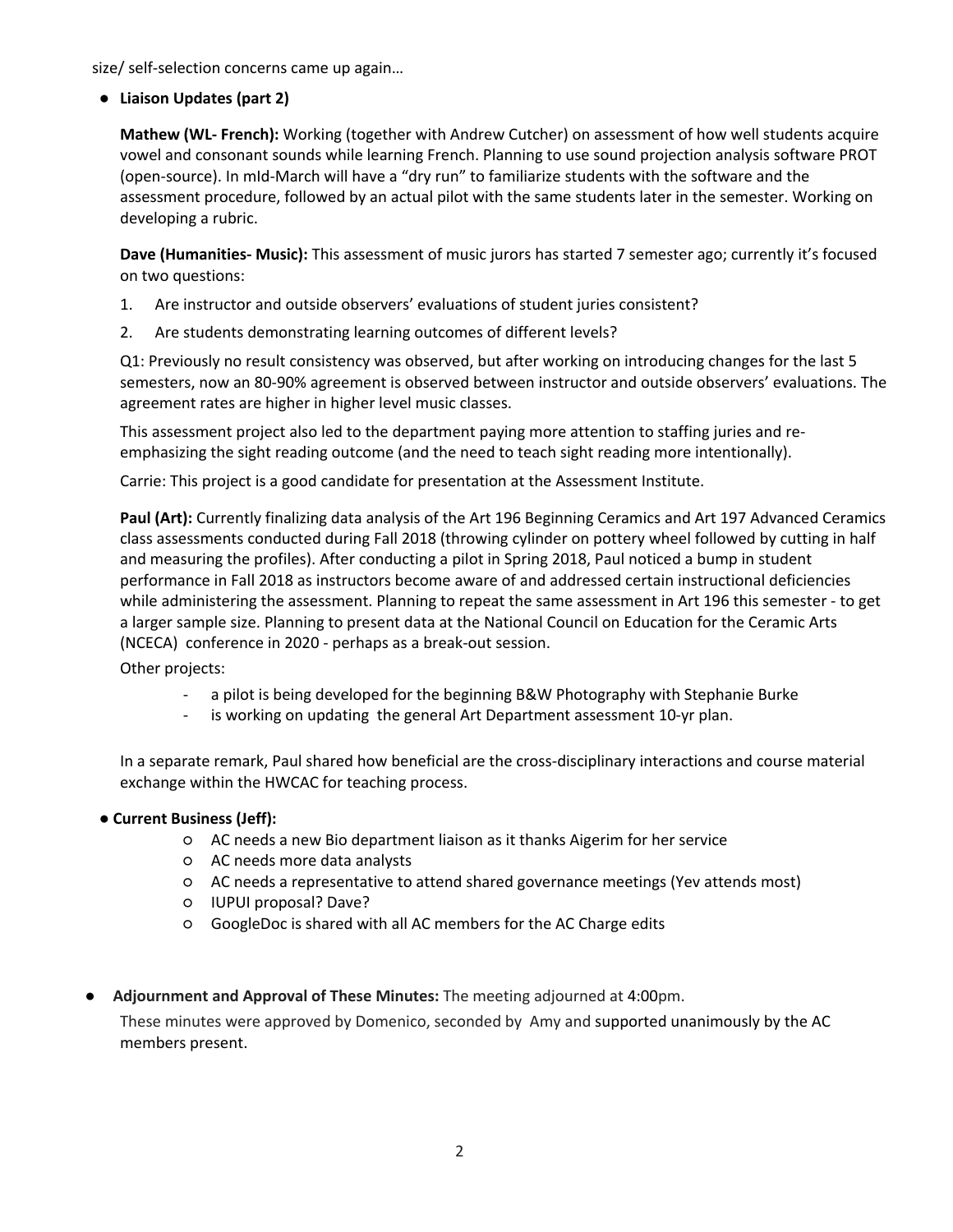

Harold Washington College

**Executive Officers** Jeffrey Swigart (Chair) Carrie Nepstad (Vice Chair of Gen Ed), Michael Heathfield (Vice Chair of Co-curricular Assessment), Erica McCormack (Vice Chair of Unit Assessment), Fernando Miranda-Mendoza (Research Analyst), Yev Lapik (Secretary and Online Learning)



**Minutes for 02/27/2019** 

3:00 PM to 4:00 PM in Room 1046

| <b>Members Attending:</b>                                  |                               |
|------------------------------------------------------------|-------------------------------|
|                                                            |                               |
| Kristin Bivens - English, Speech and Theater               |                               |
| Domenico Ferri - Social & Applied Sciences                 |                               |
| Michael Heathfield - Social & Applied Sciences             |                               |
| Todd Heldt - Library                                       |                               |
| Yev Lapik - Biology                                        | Agenda                        |
| <b>Erica McCormack - Humanities and Music</b>              |                               |
| <b>Bridgette Mahan - Business</b>                          | Liaison Updates (part 3 of 4) |
| Fernando Miranda-Mendoza - Math                            | Michael: More on HLC          |
| Carrie Nepstad - Social & Applied Sciences                 | <b>Chair Updates</b>          |
| David Richardson - Humanities and Music                    |                               |
| Amy Rosenquist - English, Speech and Theater               |                               |
| Jeffrey Swigart - Math                                     |                               |
| Loretta Visomirskis - English<br>Jennifer Vogel - Advising |                               |
| Paul Wandless - Art and Architecture                       |                               |
| Matthew Williams - WL/ELL                                  |                               |
| Allan Wilson - Physical Science                            |                               |
|                                                            |                               |
|                                                            |                               |
| <b>Apologies:</b>                                          |                               |
| Camelia Salajean - Math                                    |                               |
|                                                            |                               |

- Jeff called the meeting to order at 3:03 pm
- **Review of minutes:** 02-20-2019 meeting minutes were approved
- **Liaison Updates (part 3 of 4)**

**Social & Applied Sciences** (Domenico): At the end of the Fall 2018 semester an assessment tool that surveyed student CE-related learning experiences within the department has been administered. The tool targeted (mostly indirectly) student attainment of five SLOs that were previously established to be universal for all disciplines taught at the department. The number of student responses was 256.

Overall, students were very positive about CE-related attitudes fostered by the departmental courses.

The only direct assessment question asking to name at least one historical figure that improved living conditions in the US was analyzed using a rubric:

- meets the outcome (235 students)
- partially meets the outcome (10 students)
- approaches meeting the outcome (7 students)
- doesn't meet the outcome (4 students)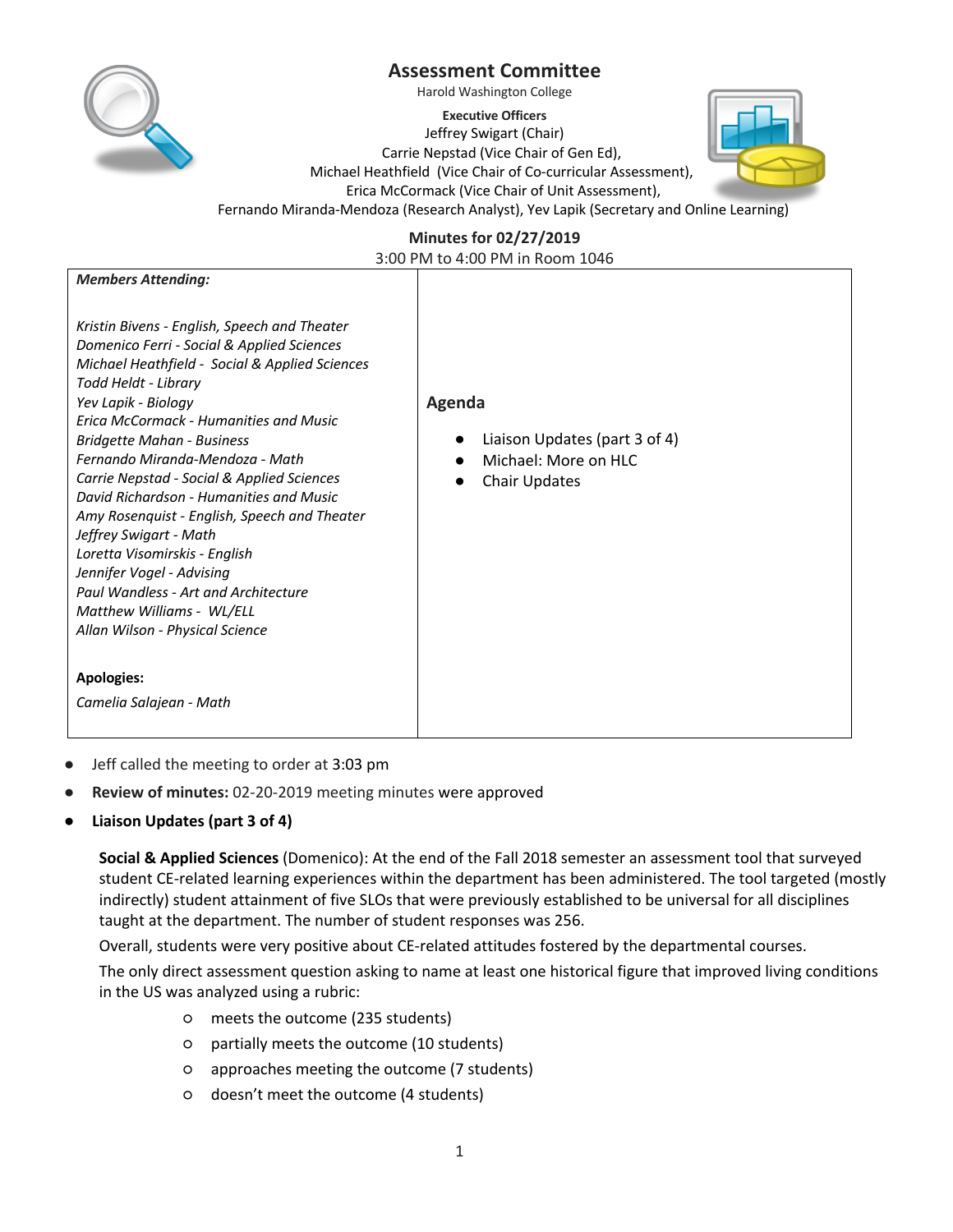The data generated by the survey is currently being analyzed and it's bound to start a lot of interesting conversations at the department (e.g., faculty may decide to produce a list of most influential people across disciplines and include the information in all departmental courses). Openbook data pertaining to the survey results might prove to be interesting, etc.

**More on the feedback from the HLC (Michael):** 

The HWC AC is already introducing or planning to introduce most of the suggestions (expansion into co-curricular assessment, shortening the GenEd assessment timeframe, streamlining the processes collecting and analyzing the data).



## ● **AC Chair Updates (Jeff):**

Jeff was notified by the current HWC administration that the DO recommended to reduce the amount of release time for AC unit liaisons and coordinators in half.

The AC members discussed the implications of that move:

- Considering that the next HLC report is due in 4 years, how does the college plan to explain the cut right after the 2018 accreditation?
- As HWC AC expanded into smaller units, it started to link with hugely important professional programme accreditation (e.g. CD, Business) -
- Online and Early College expansions are expected and assessment of student learning is getting more and more important in these areas.
- **Adjournment and Approval of These Minutes:** The meeting adjourned at 3:59pm..

These minutes were approved by Loretta, seconded by Michael and voted for unanimously by the AC members present.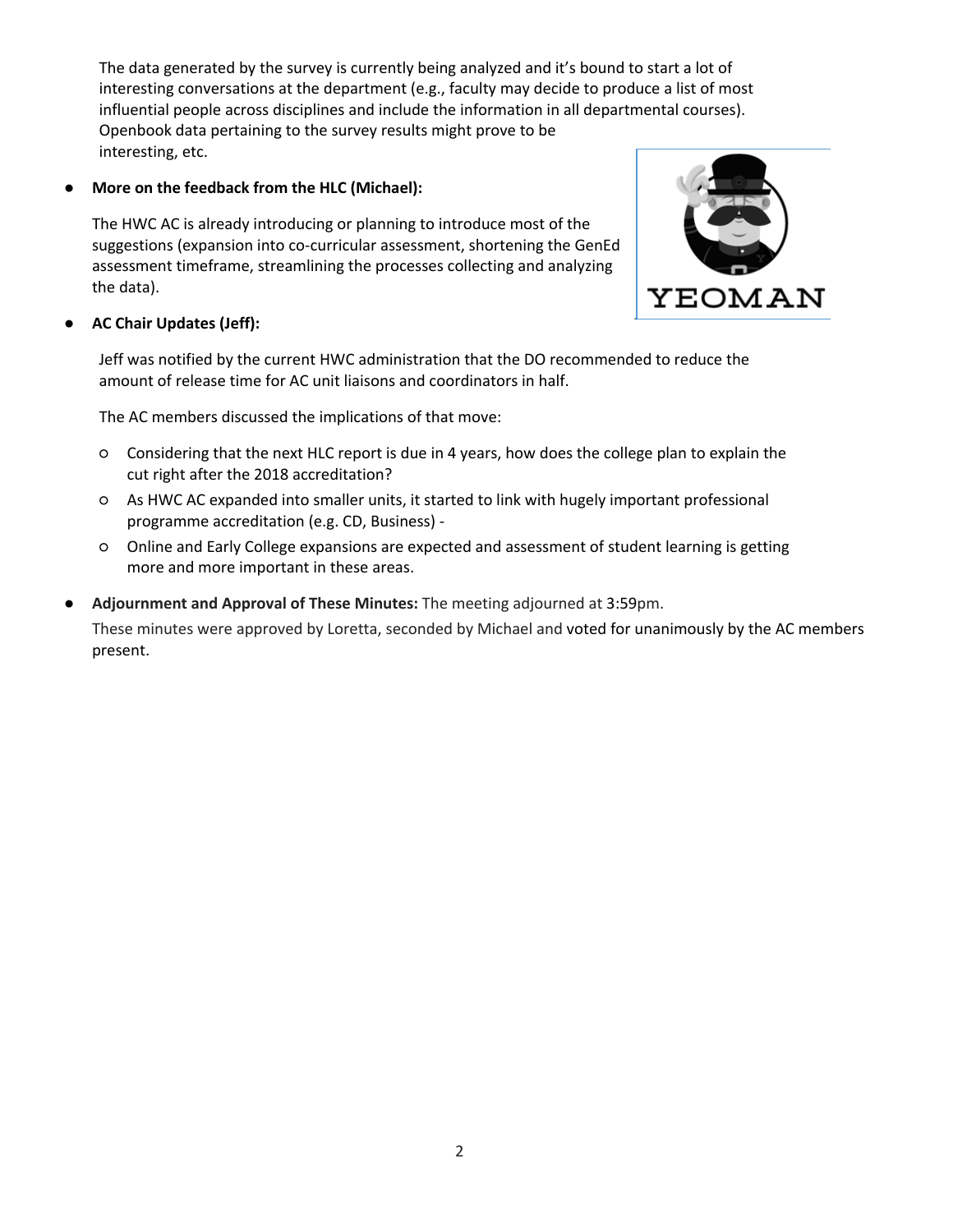

Harold Washington College

**Executive Officers** Jeffrey Swigart (Chair) Carrie Nepstad (Vice Chair of Gen Ed), Michael Heathfield (Vice Chair of Co-curricular Assessment), Erica McCormack (Vice Chair of Unit Assessment), Fernando Miranda-Mendoza (Research Analyst), Yev Lapik (Secretary and Online Learning)



**Minutes for 03/06/2019** 

3:00 PM to 4:00 PM in Room 1046

| <b>Members Attending:</b>                                                                                                                                                                                                                                                                                                                                                                                                                                                                                                                                                                                                                                                                                                                  |                                                                                                                                             |
|--------------------------------------------------------------------------------------------------------------------------------------------------------------------------------------------------------------------------------------------------------------------------------------------------------------------------------------------------------------------------------------------------------------------------------------------------------------------------------------------------------------------------------------------------------------------------------------------------------------------------------------------------------------------------------------------------------------------------------------------|---------------------------------------------------------------------------------------------------------------------------------------------|
| Aigerim Bijelic - Biology                                                                                                                                                                                                                                                                                                                                                                                                                                                                                                                                                                                                                                                                                                                  |                                                                                                                                             |
| Kristin Bivens - English, Speech and Theater<br>Domenico Ferri - Social & Applied Sciences<br>Michael Heathfield - Social & Applied Sciences<br>Todd Heldt - Library<br>Yev Lapik - Biology<br><b>Erica McCormack - Humanities and Music</b><br><b>Bridgette Mahan - Business</b><br>Fernando Miranda-Mendoza - Math<br>Carrie Nepstad - Social & Applied Sciences<br>Kelly Przytulski - English, Speech and Theater<br>David Richardson - Humanities and Music<br>Amy Rosenquist - English, Speech and Theater<br>Jeffrey Swigart - Math<br>Camelia Salajean - Math<br>Loretta Visomirskis - English<br>Jennifer Vogel - Advising<br>Paul Wandless - Art and Architecture<br>Matthew Williams - WL/ELL<br>Allan Wilson - Physical Science | Agenda<br>Liaison Updates (part 4 of 4)<br><b>Chair Updates</b><br>*Proposals for IUPUI (Deadline March 8th)<br>*Recent Meetings with Admin |
| <b>Apologies:</b>                                                                                                                                                                                                                                                                                                                                                                                                                                                                                                                                                                                                                                                                                                                          |                                                                                                                                             |

- Jeff called the meeting to order at 3:05 pm
- **Review of minutes: 02-27-2019** meeting minutes were approved
- **Introductions:** Kelly Przytulski Intern at the English, Speech and Theater department (with Amy)
- **Liaison Updates (part 4 of 4)**

**Math** (Camelia): Has been administering Math 118 assessment for the past three semesters (SLO: interpreting information from tables, graphs and formulas). The pilot took place during Spring 2017 and the last round - Fall 2018. Administered as a pre-test and post-test (the order of questions was changed). Data analysis of all posttests revealed improvement, but most likely due to edits and clarifications introduced into survey questions (e.g., adding the % symbol, changed a graph, etc.) Overall, the survey questions are not the same type as in the textbook - otherwise students would do better...

Recommendations will be issued - e.g. offer direct instruction on reading misleading graphs, fake news, etc.

Comparison of pre- and post-assessment results did not show any statistically significant differences except for students who took Math 99 at CCC versus those who haven't taken Math 99 at CCC.

This semester - started on preparatory fork for Math 140 (College Algebra) assessment: working on course objectives and SLOs; will need to go through the PACC process, after that - will work on designing the tool.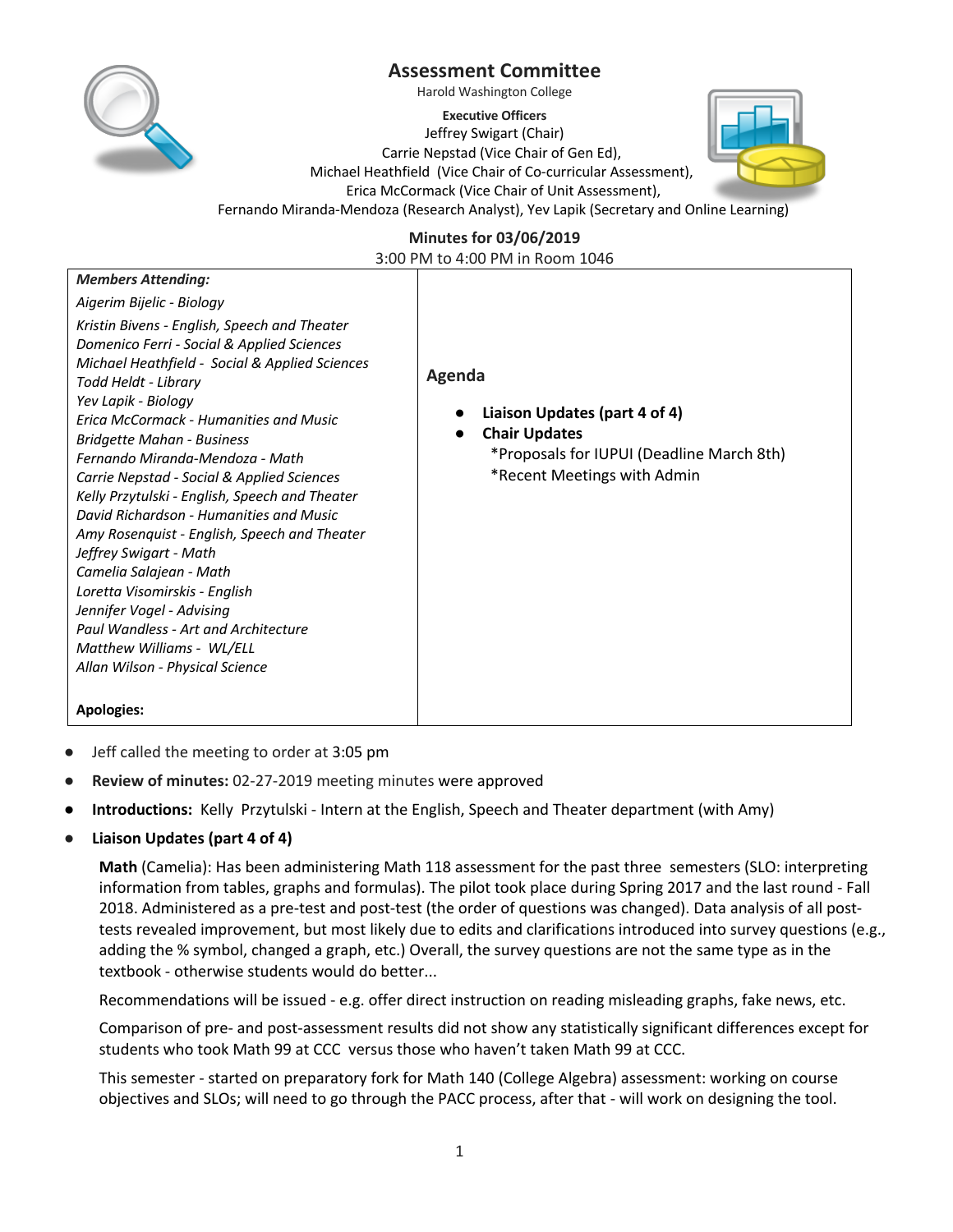**Business** (Bridgette)*:* need to establish a consistent assessment for the program accreditation purposes;also hope to use the assessment data to guide the pre-req recommendations, and teacher preparation, content refinement.

Based on pathways and student tenure, selected and organized business courses into two groups: Early Tenure (11, 141, 181) and Late Tenure (182, 269, 201). The 60 min survey was administered via Bb (currently migrating to BrSpace) and send to all sections (OL and F2F).

Need to increase the number of survey respondents for accreditation.

Will continue to refine the tool.

Still in research and discussion about how to utilise the assessment data.

**Library** (Todd): had to redesign the Boolean Operators assessment tool to clarify certain things based on the last semesters' data. Clarifications helped to get better responses from students. Students got better at picking keywords but about the same as before about finding synonyms for those keywords ("synonym acquisition").

Still working out the best way to administer the survey since offering it at the end of a busy class probably leads to rushed responses.

Next semester will be teaching four different learning communities - hopes to get a good amount of data…

- **AC Chair Updates (Jeff):**
	- The UL-AL presentations are completed for this semester will talk more next time on dissemination of this information
	- IUPUI (due March 8th) Carrie will apply
	- Meetings with admin: Dave's UL- AL pres was impressive, president Lopez came out with much better understanding of the importance of assessment for the HWC; Also the data on HWC AC was presented: 20% of faculty "went through" the AC, we had 25 different UL-AL so far, huge impact on professional development
	- President Lopez suggested a possibility of external endowment
	- AC execs now are waiting to hear back from the administration
- **Adjournment and Approval of These Minutes:** The meeting adjourned at 4:02pm.. These minutes were approved by Jeff, seconded by Amy and voted for unanimously by the present AC members.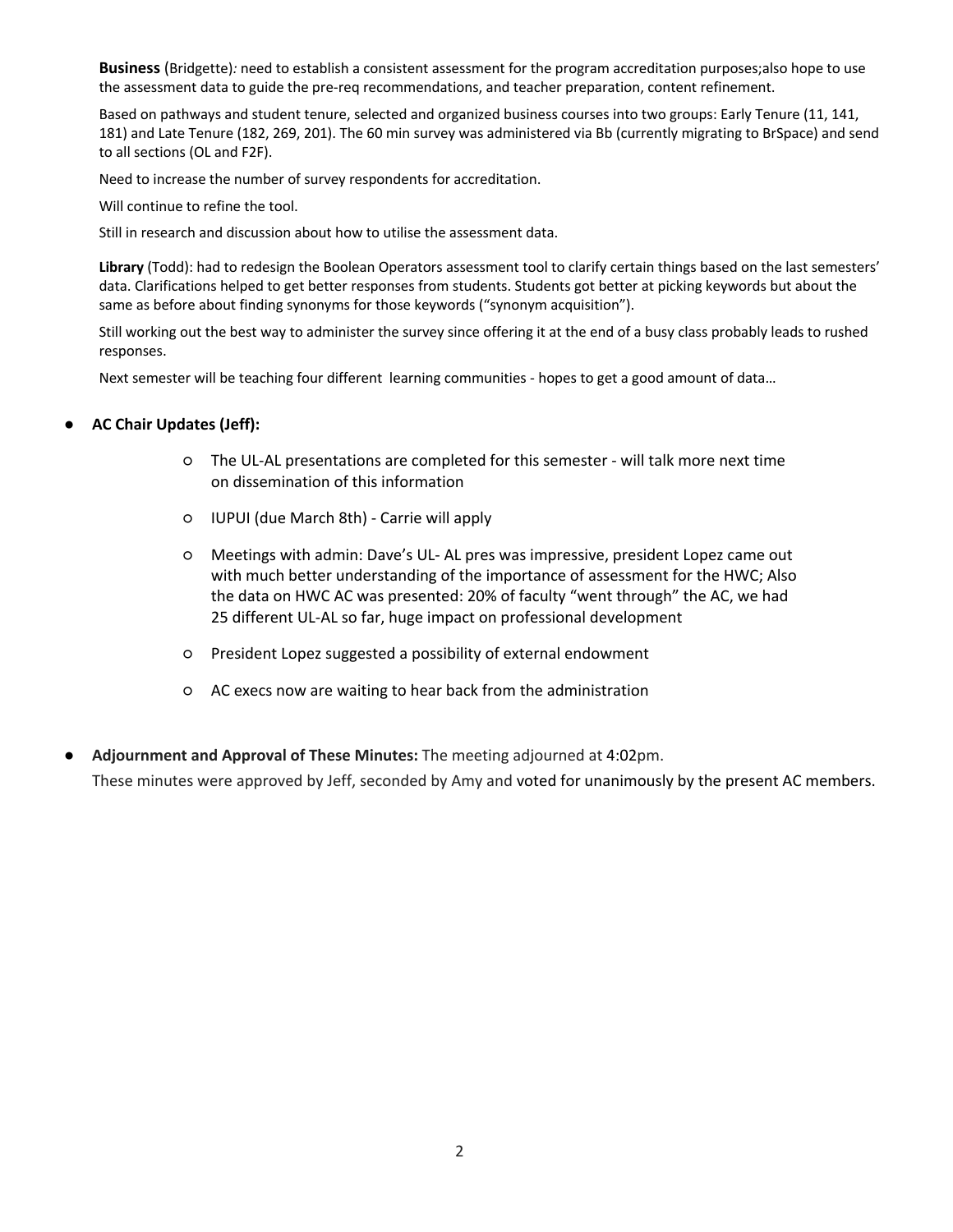

Harold Washington College

**Executive Officers**

Jeffrey Swigart (Chair) Carrie Nepstad (Vice Chair of Gen Ed),



Erica McCormack (Vice Chair of Unit Assessment),



Fernando Miranda-Mendoza (Research Analyst), Yev Lapik (Secretary and Online Learning)

**Minutes for 03/13/2019**  3:00 PM to 4:00 PM in Room 1046

| <b>Members Attending:</b>                                                                                                                                                                                                                                                                                                                                                                                                                                                                                                                                                                          |                                                                                                                                                                                                                                                                                                                               |
|----------------------------------------------------------------------------------------------------------------------------------------------------------------------------------------------------------------------------------------------------------------------------------------------------------------------------------------------------------------------------------------------------------------------------------------------------------------------------------------------------------------------------------------------------------------------------------------------------|-------------------------------------------------------------------------------------------------------------------------------------------------------------------------------------------------------------------------------------------------------------------------------------------------------------------------------|
| Kristin Bivens - English, Speech and Theater<br>Michael Heathfield - Social & Applied Sciences<br>Todd Heldt - Library<br>Yev Lapik - Biology<br><b>Erica McCormack - Humanities and Music</b><br><b>Bridgette Mahan - Business</b><br>Fernando Miranda-Mendoza - Math<br>Carrie Nepstad - Social & Applied Sciences<br>David Richardson - Humanities and Music<br>Amy Rosenquist - English, Speech and Theater<br>Jeffrey Swigart - Math<br>Camelia Salajean - Math<br>Loretta Visomirskis - English<br>Jennifer Vogel - Advising<br>Matthew Williams - WL/ELL<br>Allan Wilson - Physical Science | Agenda<br>Chair:<br><b>Meetings With Admin</b><br>$\circ$<br>Charge<br>$\circ$<br>Assessment Times Article Ideas<br>$\circ$<br>Thoughts on Liaison Updates<br>$\circ$<br>Applied to IUPUI<br>$\circ$<br>Gen Ed:<br><b>Updates on Civic Engagement</b><br>$\circ$<br>Reconsidering the Gen Ed Calendar<br>$\circ$<br>Continued |
| <b>Apologies:</b><br>Domenico Ferri - Social & Applied Sciences<br>Paul Wandless - Art and Architecture<br>Aigerim Bijelic - Biology                                                                                                                                                                                                                                                                                                                                                                                                                                                               |                                                                                                                                                                                                                                                                                                                               |

- Jeff called the meeting to order at 3:03 pm
- **Review of minutes: 03-06-2019** meeting minutes were approved
- **Gen Ed (Carrie):**

## ○ **Updates on Civic Engagement:**

Fernando did preliminary data analysis and has some ideas on how to analyze it; he also looked at Domenico's data and will decide whether the GenED and UL data can be integrated in a way to tell a story.

## ○ **Brightspace for assessment:**

- BrSp has good capabilities of aligning things to competencies (at multiple levels) but will require significant time investment to start the process; there are also some features that need to be built in
- Competency coordinator access can pull data from assessed courses, no data changing capabilities. **Note:** Have to to come to an agreement within AC/ faculty about access to their courses' LMS

Jen designed a CD master course with assessments built-in but only competency coordinator can administer and pull data…